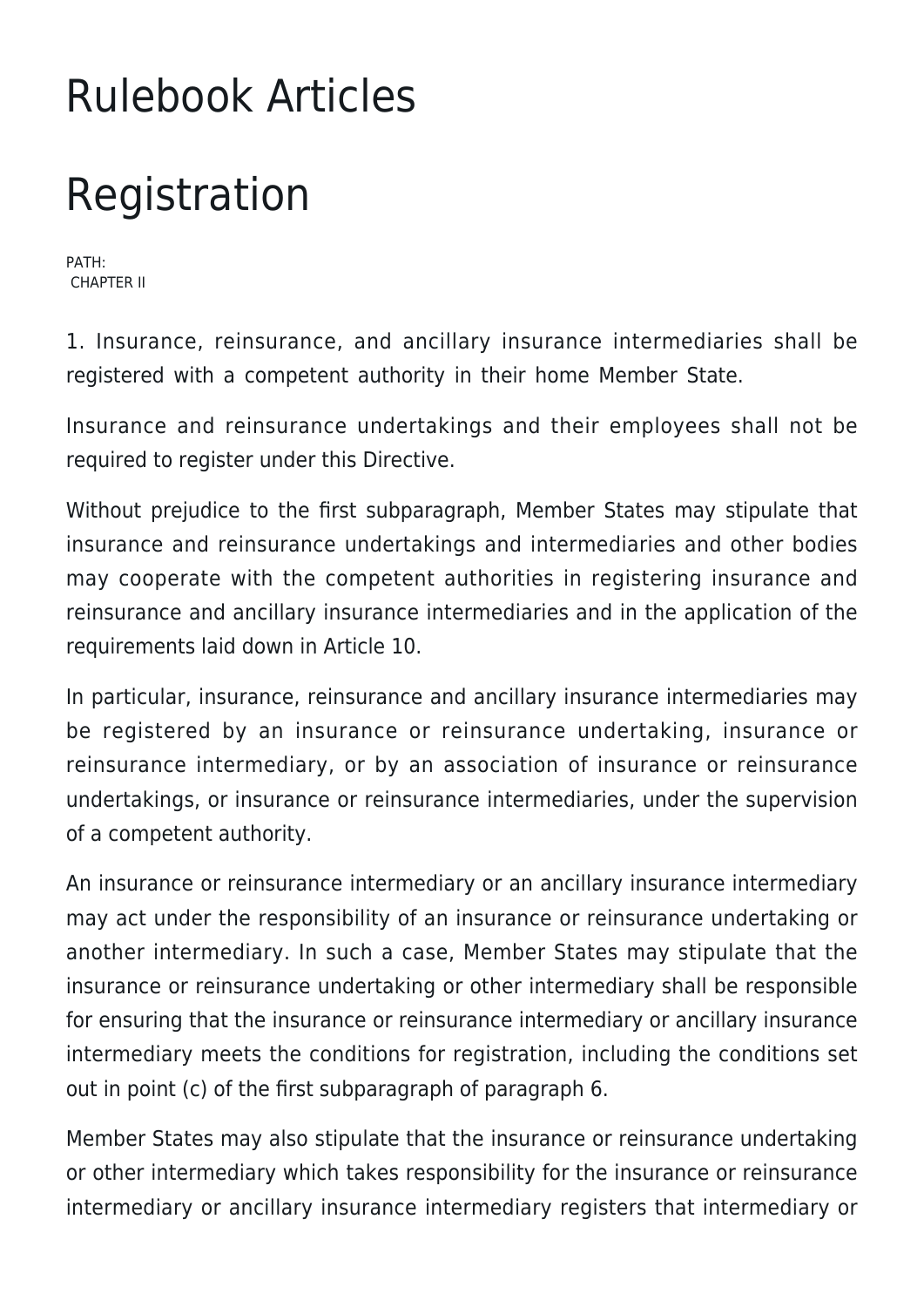ancillary intermediary.

Member States need not apply the requirement referred to in the first subparagraph to all the natural persons who work in an insurance or reinsurance intermediary or ancillary insurance intermediary and who pursue the activity of insurance or reinsurance distribution.

Member States shall ensure that the registers specify the names of the natural persons within the management of the insurance or reinsurance distributor who are responsible for the insurance or reinsurance distribution.

The registers shall further indicate the Member States in which the intermediary conducts business under the rules on the freedom of establishment or on the freedom to provide services.

2. Member States may establish more than one register for insurance, reinsurance, and ancillary insurance intermediaries provided that they lay down the criteria according to which intermediaries are to be registered.

Member States shall establish an online registration system. That system shall be easily accessible and allow the registration form to be completed directly online.

3. In the event that there is more than one register in a Member State, that Member State shall establish a single information point allowing quick and easy access to information from those registers, which shall be compiled electronically and kept updated. The information point shall also provide the identification details of the competent authorities of the home Member State.

4. EIOPA shall establish, publish on its website and keep up-to-date a single electronic register containing records of insurance, reinsurance and ancillary insurance intermediaries which have notified their intention to carry on crossborder business in accordance with Chapter III. Member States shall provide relevant information to EIOPA promptly to enable it to do this. The register shall contain links to, and be accessible from, each of the Member States' competent authorities' websites.

EIOPA shall have the right to access the data stored in the register referred to in the first subparagraph. EIOPA and the competent authorities shall have the right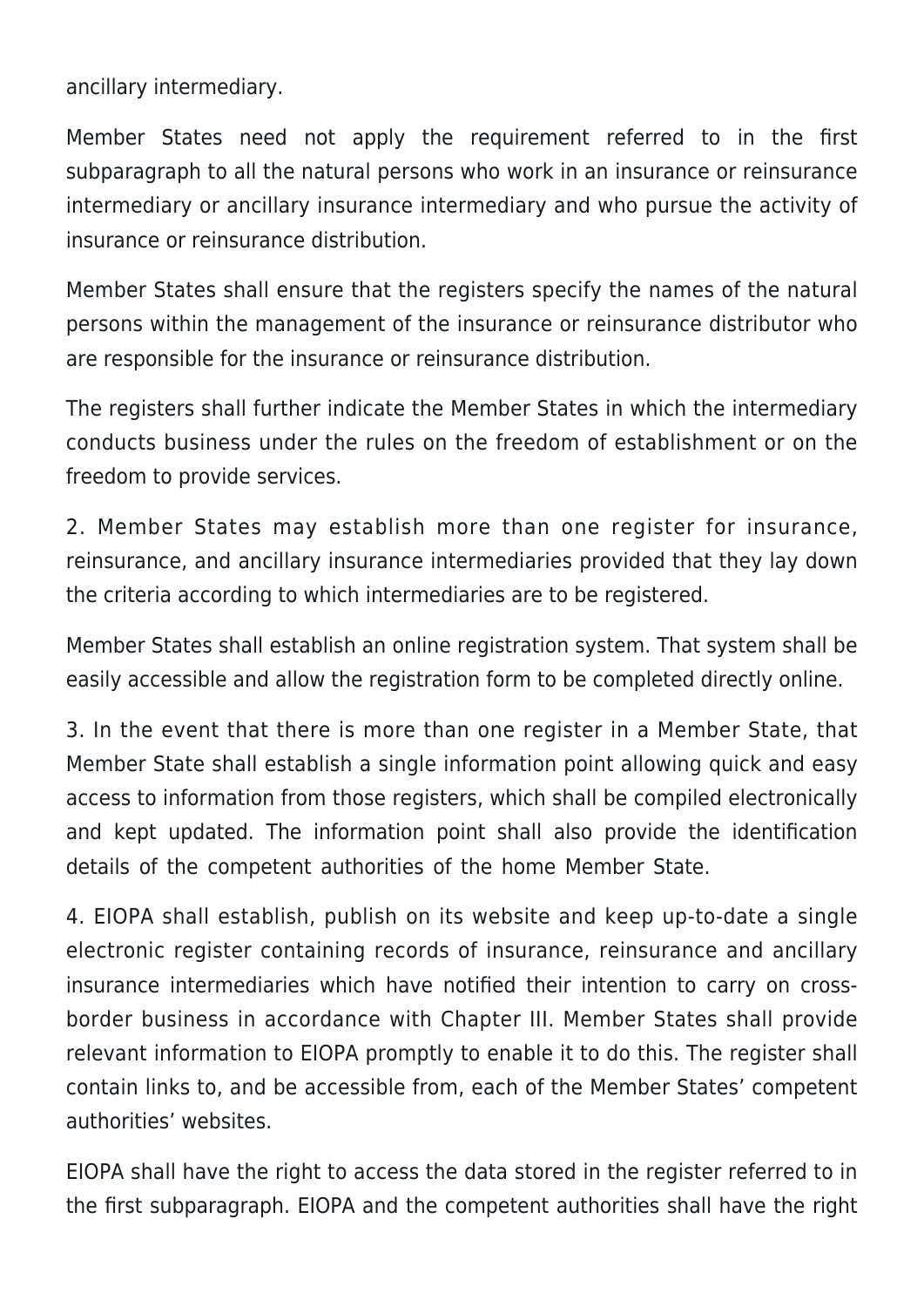to modify such data. Data subjects whose personal details are stored on the register and exchanged shall have the right to access such stored data and the right to be appropriately informed.

EIOPA shall establish a website with hyperlinks to each single information point or, where applicable, register, established by Member States in accordance with paragraph 3.

Home Member States shall ensure that registration of insurance, reinsurance and ancillary insurance intermediaries is made subject to the fulfilment of the relevant requirements laid down in Article 10.

The validity of the registration shall be subject to a regular review by the competent authority.

Home Member States shall ensure that insurance, reinsurance and ancillary insurance intermediaries who cease to fulfil the requirements laid down in Article 10 are removed from the register. Where applicable, the home Member State shall inform the host Member State of such removal.

5. Member States shall ensure that applications by intermediaries for inclusion in the register are dealt with within three months of the submission of a complete application, and that the applicant shall be notified promptly of the decision.

6. Member States shall ensure that all of the following information is requested as a condition of registration of insurance, reinsurance and ancillary insurance intermediaries:

(a) the identities of shareholders or members, whether natural or legal persons, that have a holding in the intermediary that exceeds 10 %, and the amounts of those holdings;

(b) the identities of persons who have close links with the intermediary;

(c) information that those holdings or close links do not prevent the effective exercise of the supervisory functions of the competent authority.

Member States shall ensure that intermediaries inform the competent authorities